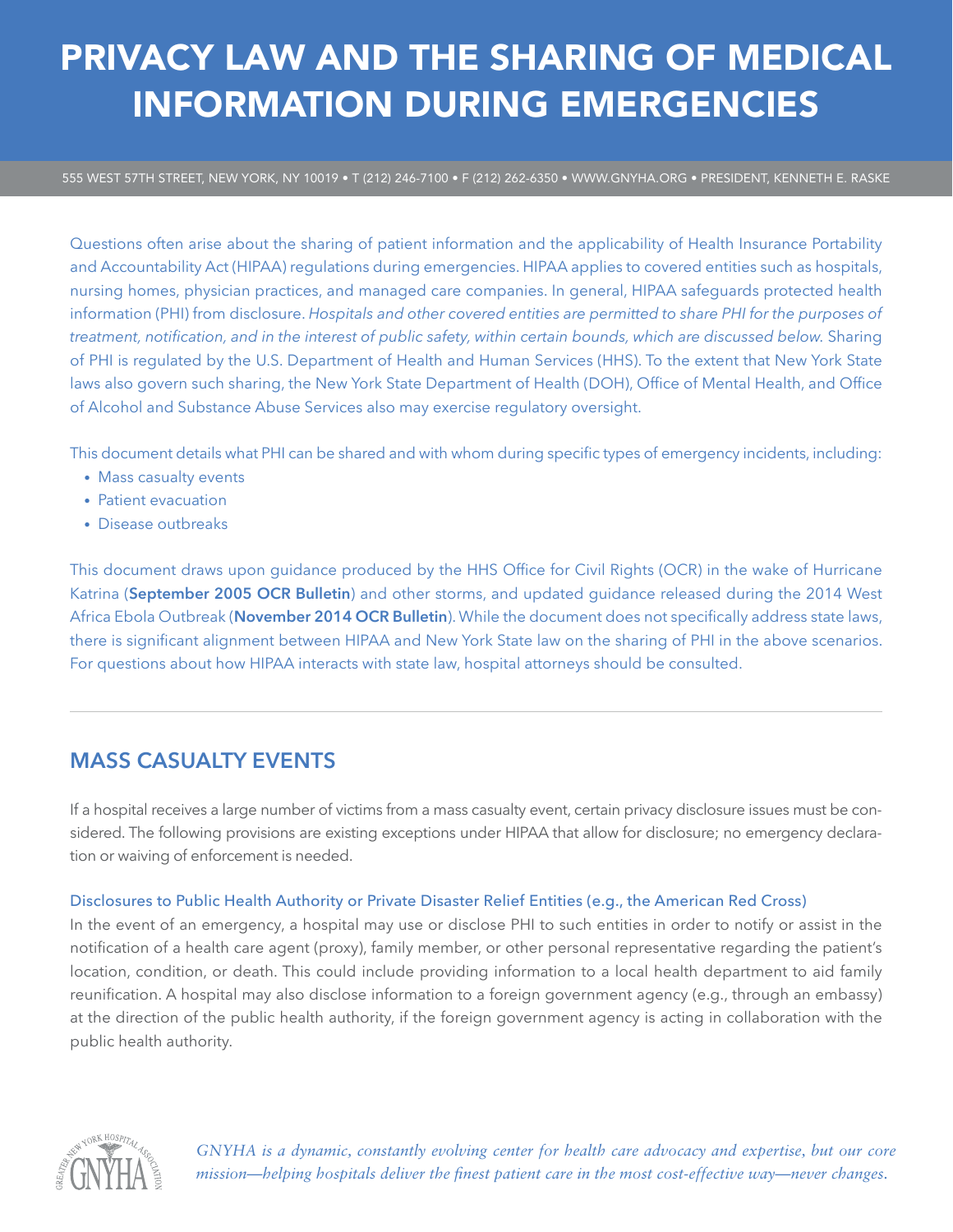#### Disclosures to Identify, Locate, and Notify Family Members, and those Responsible for Care

A hospital may share relevant information about a patient with family members, guardians, personal representatives such as a health care proxy, or anyone else responsible for the patient's care.

A hospital also may share information about a patient as necessary to identify, locate, and notify such individuals about a patient's location, general condition, or death. HHS has indicated that disclosure to police, the press, or the public at large, if necessary, would also be permissible for this purpose.

When possible, the hospital should obtain oral permission from patients. If the patient is unable to provide permission, hospital personnel may make the disclosure anyway, if in their professional judgment disclosure of this information is in the patient's best interests.

#### Disclosures to Law Enforcement to Help Identify or Locate a Missing Person

If law enforcement requests information to help identify or locate a missing person, a hospital may disclose the following limited information: 1) name and address, 2) date and place of birth, 3) Social Security number, 4) ABO blood type and rh factor, 5) type of injury, 6) date and time of treatment, 7) date and time of death, and 8) a description of distinguishing physical characteristics. Information related to the individual's DNA, dental records, body fluid or tissue typing, samples, or analysis cannot be disclosed under this provision, but may be disclosed in response to a court order, warrant, or written administrative request.

### Disclosures to the Press

Upon request for information about a particular patient by name, a hospital may release limited PHI contained in a facility directory (e.g., patient location in the facility) and his/her general condition. For more information about directory information, please refer to Page 6 of GNYHA's *[Revisiting HIPAA](http://gnyha.org/ResourceCenter/NewDownload/?id=12474&type=1)* booklet. The hospital must have given the patient the right to opt out of the directory (this is usually provided in a hospital's Notice of Privacy Practices.) If the patient is unable to exercise the opt-out right, hospital personnel still may make the disclosure, if in their professional judgment it is in the best interests of the patient.

## **PATIENT EVACUATION**

Due to natural or man-made events, it may become necessary to evacuate large numbers of patients from one health care facility to another. In general, hospitals may disclose PHI, without a patient's authorization, as necessary to treat the patient. Treatment includes the coordination or management of health care and the referral of patients for treatment. This provision allows the sharing of PHI between evacuating and receiving facility providers, as well as members of their workforce, including personnel responsible for patient transport. Disclosures made for treatment purposes are not subject to HIPAA's "minimum necessary" rule (see below). No emergency declaration or waiving of enforcement is needed.

New York State law allows sharing of PHI in such circumstances. Hospitals, nursing homes, adult care facilities, and State-run facilities are required to use New York's Evacuation of Facilities in Disaster Systems, known as eFINDS, to track patients during evacuations. This bracelet system enables DOH to monitor the movement of patients and residents between evacuating and receiving facilities. Such disclosures are allowable under HIPAA.